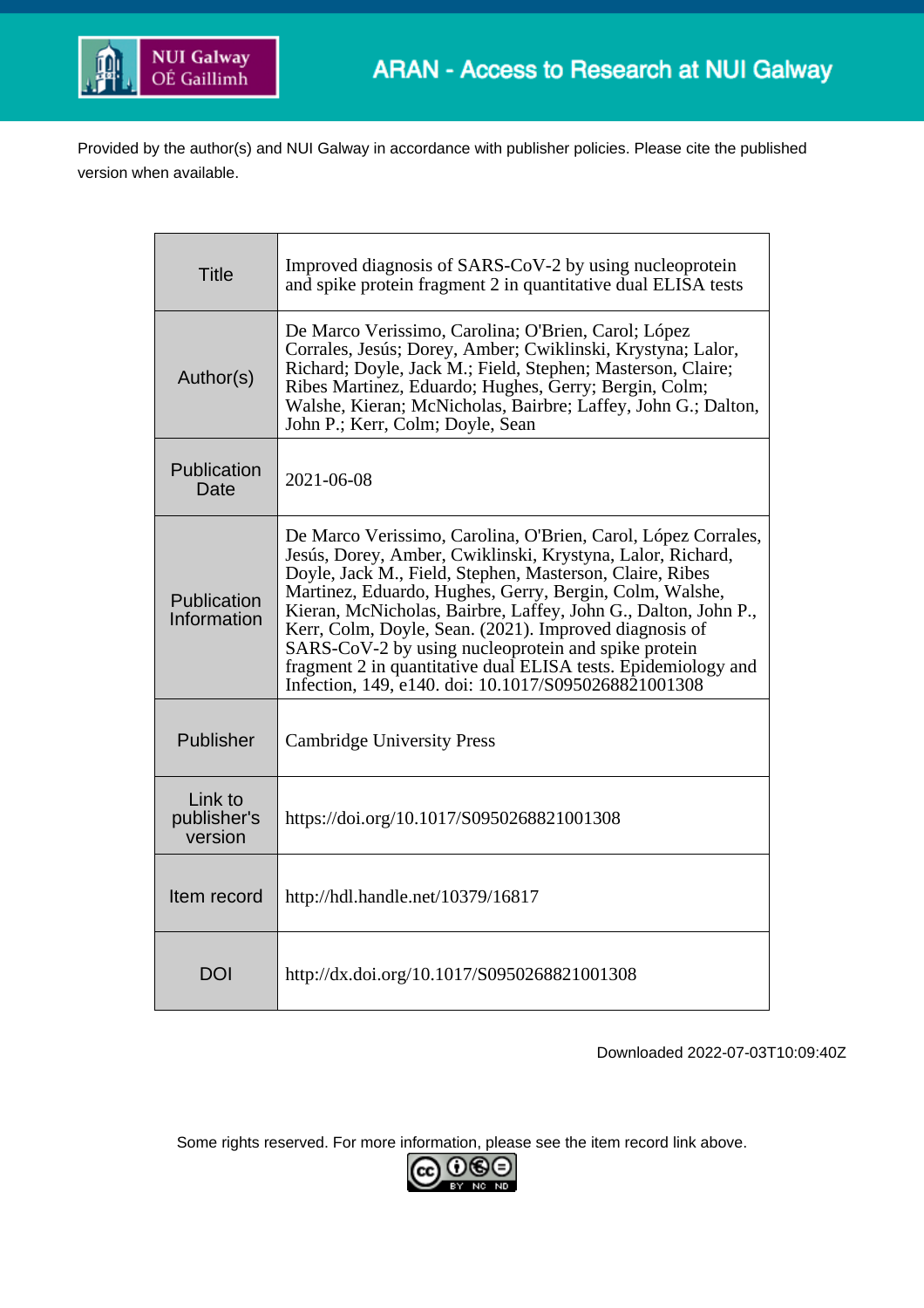[cambridge.org/hyg](https://www.cambridge.org/hyg)

# Original Paper

Cite this article: De Marco Verissimo C et al (2021). Improved diagnosis of SARS-CoV-2 by using nucleoprotein and spike protein fragment 2 in quantitative dual ELISA tests. Epidemiology and Infection 149, e140, 1–11. <https://doi.org/10.1017/S0950268821001308>

Received: 6 April 2021 Revised: 24 May 2021 Accepted: 1 June 2021

#### Key words:

COVID-19; diagnosis; nucleocapsid protein; SARS-CoV-2; spike protein

Author for correspondence: Carolina De M. Verissimo, E-mail: [carolina.verissimo@nuigalway.ie](mailto:carolina.verissimo@nuigalway.ie)

© The Author(s), 2021. Published by Cambridge University Press. This is an Open Access article, distributed under the terms of the Creative Commons Attribution licence ([http://creativecommons.org/licenses/by/4.0/\)](http://creativecommons.org/licenses/by/4.0/), which permits unrestricted re-use,

distribution, and reproduction in any medium, provided the original work is properly cited.



# Improved diagnosis of SARS-CoV-2 by using nucleoprotein and spike protein fragment 2 in quantitative dual ELISA tests

Carolina De Marco Verissimo<sup>1</sup> D[,](https://orcid.org/0000-0003-1762-6387) Carol O'Brien<sup>2</sup>, Jesús López Corrales<sup>1</sup>, Amber Dorey<sup>1</sup>, Krystyna Cwiklinski<sup>1</sup>, Richard Lalor<sup>1</sup>, Jack M. Doyle<sup>2</sup>, Stephen Field<sup>3</sup>, Claire Masterson<sup>4</sup>, Eduardo Ribes Martinez<sup>4</sup>, Gerry Hughes<sup>5,6</sup>, Colm Bergin<sup>5,6</sup>, Kieran Walshe<sup>2</sup>, Bairbre McNicholas<sup>7</sup>, John G. Laffey<sup>4</sup>, John P. Dalton<sup>1</sup>, Colm Kerr<sup>5,6</sup> and Sean Doyle<sup>2</sup>

<sup>1</sup>Molecular Parasitology Lab (MPL), Centre for One Health and Ryan Institute, School of Natural Science, National University of Ireland Galway, Galway, Republic of Ireland; <sup>2</sup>Department of Biology, National University of Ireland Maynooth, Maynooth, Ireland; <sup>3</sup>Clinical Associate Professor (TCD), Medical and Scientific Director, Irish Blood Transfusion Service, Dublin, Ireland; <sup>4</sup>School of Medicine, and Regenerative Medicine Institute (REMEDI) at CÚRAM Centre for Research in Medical Devices, Biomedical Sciences Building, National University of Ireland Galway, Galway, Ireland; <sup>5</sup>School of Medicine, Trinity College Dublin, College Green, Dublin 2, Ireland; <sup>6</sup>Department of Infectious Diseases, St James's Hospital, James's Street, Dublin 8, Ireland and <sup>7</sup>Department of Anaesthesia and Intensive Care Medicine, University Hospital Galway, Saolta University Hospital Group, Galway, Ireland

### Abstract

The novel coronavirus, severe acute respiratory syndrome-coronavirus-2 (SARS-CoV-2), is the causative agent of the 2020 worldwide coronavirus pandemic. Antibody testing is useful for diagnosing historic infections of a disease in a population. These tests are also a helpful epidemiological tool for predicting how the virus spreads in a community, relating antibody levels to immunity and for assessing herd immunity. In the present study, SARS-CoV-2 viral proteins were recombinantly produced and used to analyse serum from individuals previously exposed, or not, to SARS-CoV-2. The nucleocapsid (Npro) and spike subunit 2 (S2Frag) proteins were identified as highly immunogenic, although responses to the former were generally greater. These two proteins were used to develop two quantitative enzyme-linked immunosorbent assays (ELISAs) that when used in combination resulted in a highly reliable diagnostic test. Npro and S2Frag-ELISAs could detect at least 10% more true positive coronavirus disease-2019 (COVID-19) cases than the commercially available ARCHITECT test (Abbott). Moreover, our quantitative ELISAs also show that specific antibodies to SARS-CoV-2 proteins tend to wane rapidly even in patients who had developed severe disease. As antibody tests complement COVID-19 diagnosis and determine population-level surveillance during this pandemic, the alternative diagnostic we present in this study could play a role in controlling the spread of the virus.

#### Introduction

Severe acute respiratory syndrome-coronavirus-2 (SARS-CoV-2) is a newly emerging member of the Coronaviridae (CoV) family, responsible for the coronavirus disease-2019 (COVID-19) pandemic. It was first identified in December 2019 in Wuhan, Hubei province, People's Republic of China, after several individuals developed severe pneumonia similar to that caused by SARS-CoV, the virus responsible for the 2003 SARS outbreak in Asia [\[1,](#page-10-0) [2\]](#page-10-0). Person-to-person transmission of the virus resulted in rapid spreading of SARS-CoV-2 worldwide. As of 18 May 2021, the World Health Organization (WHO) reported that SARS-CoV-2 was responsible for more than 163 million infections and 3.3 million deaths around the world [[3](#page-10-0)].

SARS-CoV-2 is an enveloped virus that contains a single-stranded positive-sense RNA. The virus attaches to pulmonary cells via the angiotensin-converting enzyme 2 (ACE-2) receptor mediated by a glycoprotein expressed on its surface, the spike protein (Spro) [[4](#page-10-0)]. Fusion of the viral membrane with the lumen of the endosomal membrane leads to endocytosis, facilitating infection via entry of the viral RNA into the cytosol. During the intracellular viral life cycle, two large polyproteins, pp1a and pp1ab, are translated. Sixteen non-structural proteins (nsp) are co-translationally and post-translationally released from pp1a and pp1ab upon proteolytic activity of two virus proteases, the papain-like protease (PLpro) and the 3C-like protease. These proteins are responsible for the establishment of the viral replication and transcription complex (RTC), which is crucial for virus replication inside the cells [[5\]](#page-10-0).

Individuals infected with SARS-CoV-2 can take from one to 14 days to develop symptoms, which range from mild to severe. Common symptoms associated with infection include fever,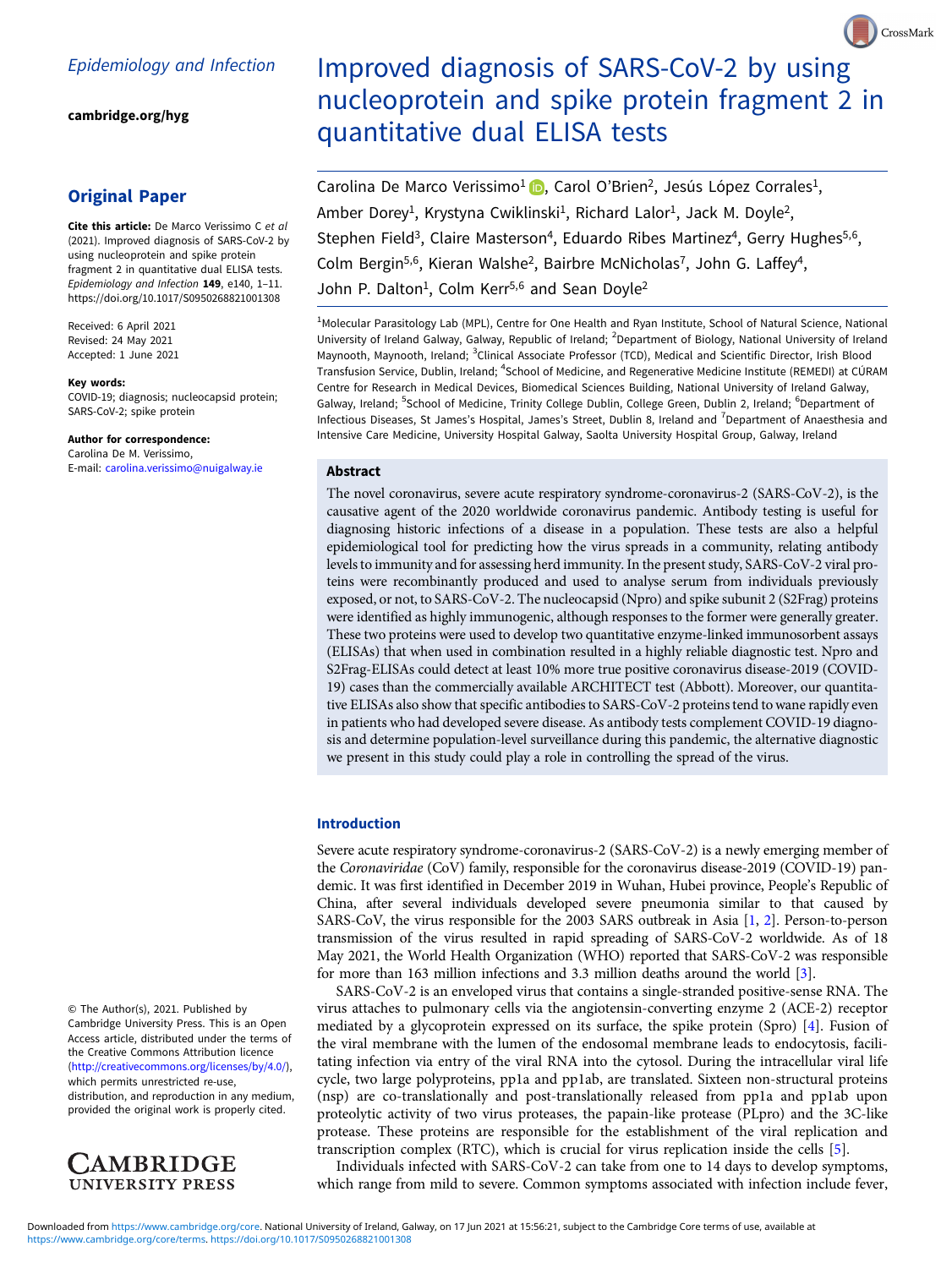dry cough, tiredness, loss of taste or smell, aches and pains and diarrhoea. However, infection in a high proportion of individuals can lead to severe acute respiratory syndrome (SARS) or acute respiratory distress syndrome (ARDS) which usually require intensive care. The most severe cases can lead to death [\[6,](#page-10-0) [7\]](#page-10-0).

Acute COVID-19 diagnosis mainly relies on real-time reverse transcription polymerase chain reaction (qRT-PCR) or RT loopmediated isothermal amplification (RT–LAMP) testing of respiratory secretions [[8](#page-10-0)]. In the context of the recent virus variants, whole genome sequencing can also be performed to determine the sequence of the SARS-CoV-2 virus in a sample [\[9\]](#page-10-0). Antigen-detecting rapid diagnostic tests (Ag-RDTs) were developed and have been successfully applied to detect the presence of viral antigens, typically using samples from the respiratory tract to increase the sensitivity of the test [\[10](#page-10-0)]. Computed tomography (CT) scans can also be performed and show bilateral multilobular ground-glass opacities which aid in diagnosis. Part of the strategy to identify those exposed to infection and with an established immune response includes serological tests to detect antibodies to SARS-CoV-2. Furthermore, qRT-PCR and serological testing can be used in combination, which was demonstrated to significantly increase the viral detection rates [\[8,](#page-10-0) [11\]](#page-10-0).

In general, it takes several days for individuals to build an immune response to the virus. Antibodies to SARS-CoV-2 antigens are detectable in less than 40% of patients within one week of the onset of symptoms, but rapidly increase in the following days [[12](#page-10-0), [13\]](#page-10-0). Longitudinal studies are necessary to characterise the longevity of the antibodies in convalescent individuals and to determine if these confer protective immunity [\[13](#page-10-0), [14](#page-10-0)], and more specifically, to identify which antigen(s) this immunity is directed towards [\[15](#page-10-0), [16](#page-11-0)]. This knowledge is critical to assess the epidemiological context of the COVID-19 pandemic and for the differentiation between exposed and non-exposed individuals to define the locality and distribution of infection that can guide pandemic control measures such as social distancing. It is also important for vaccine design and the evaluation of vaccine candidates.

SARS-CoV-2 antibody tests are widely used for surveillance studies to gather information about infectivity of the virus in a population. Existing commercial SARS-CoV-2 antibody tests, including enzyme-linked immunosorbent assays (ELISAs), chemiluminescence immunoassays and lateral flow assays, were developed using specific viral antigens, principally the nucleocapsid protein (Npro) and the spike protein (Spro). The manufacturers of several commercial tests assert that these tests have sensitivities between 86.3 and 100% and specificities from 97 to 100%. However, recent studies that have evaluated the accuracy of antibody tests for use in seroprevalence surveys have reported reduced sensitivities. For example, Schnurra et al. [[17](#page-11-0)] compared the performance of eight different commercial tests and concluded that at least four of them were slightly less sensitive than specified by the manufacturers. Similarly, evaluations made by Public Health England (PHE) found that one in five people with positive results for SARS-CoV-2 in an antibody test used in UK could be wrongly told that they had the infection [[18](#page-11-0), [19\]](#page-11-0). Considering the highlighted problems with sensitivity and the limited data regarding the immune response of those individuals beyond 35 days post-symptom onset, such results need to be carefully interpreted by public health authorities [[20\]](#page-11-0).

Timely and accurate diagnosis and identification of an immune response to SARS-CoV-2 infection is the foundation of efforts to provide appropriate treatment and recommend isolation

that ultimately can contain the COVID-19 pandemic. Npro- and Spro-based tests were observed to react with different sets of sera and, therefore, using a combination of viral antigens to assess the antibody response could represent a strategy to increase the accuracy of identifying true positives [[17\]](#page-11-0). In the present study we demonstrate how the current serological diagnosis of SARS-CoV-2 can be improved by using two highly immunogenic virus proteins, Npro and the S2 subdomain of Spro (S2Frag), in a dual ELISA test to detect specific antibody responses to the virus.

## **Methods**

#### Selecting viral antigens

In the present study, the full-length SARS-CoV-2 Spike protein (Spro, ∼135 kDa) and four different sections, spike protein fragment 1 (S1frag, 1–686, ∼75 kDa), spike protein fragment 2 (S2frag, 687–1273, ∼54 kDa), the spike protein fragment 2 prime region (S2Prime, 816–1273, ∼38 kDa) and the receptor binding domain (RBD, 319–542, ∼29 kDa) were selected for recombinant expression [\(Fig. 1a](#page-3-0) and [b](#page-3-0)) (see also  $[15]$  $[15]$ ). The entire Npro sequence (2-1269; 50 kDa) was synthesised for recombinant expression ([Fig. 1c](#page-3-0)).

## Recombinant expression of SARS-CoV-2 proteins in Escherichia coli

Sequences encoding the spike protein were codon optimised for expression in  $E.$  coli and cloned into the pET-28a( $+$ ) vector, and into pET-19b for nucleocapsid protein (Genscript Biotech). While Npro contains an N-terminal His-Tag followed by an enterokinase cleavage site, all other proteins contain a thrombin cleavage site followed by a C-terminal His-tag. The synthesised vectors were transformed into BL21 competent E. coli cells (ThermoFisher Scientific) following the manufacturer's instructions and stored in Luria Bertani (LB) broth (Sigma) supplemented with 25% glycerol at −80 °C. LB broth supplemented with 50 μg/ml kanamycin, or 100 μg/ml ampicillin for Npro, was inoculated from the glycerol stock and incubated shaking at 37 °C overnight. The culture was then diluted in fresh LB broth supplemented with the appropriate antibiotic, incubated at 37 °C to  $OD_{600}$  0.6 and protein expression induced with 1 mM isopropyl-β-D-1-thiogalactopyranoside (IPTG; ThermoFisher Scientific) for 4 h at 30 °C. For Npro the cultures were induced with 0.5 mM IPTG for 3 h at 37 °C. Following centrifugation at 10 000  $\times$  g for 10 min at 4 °C, the bacterial pellets were re-suspended in 10 ml ST buffer (10 mM Tris, 150 mM NaCl, pH 8.0) and stored at −20 °C.

# Solubilisation and purification of recombinant SARS-CoV-2 proteins

Defrosted pellets were treated with 0.1 mg/mL lysozyme in the presence of 40 mM DTT for 1 h on ice. The proteins in inclusion bodies were solubilised according the protocol described by Schlager et al. [[21\]](#page-11-0) protocol. Firstly, a 1% (w/v) SDS buffer (8 mM  $\text{Na}_2\text{HPO}_4$ , 286 mM NaCl, 1.4 mM KH<sub>2</sub>PO<sub>4</sub>, 2.6 mM KCl, 1% (w/v) SDS, pH 7.4) containing 0.1 mM DTT was added to the pellets, which were then sonicated twice for 2 min, 40% amplitude. The samples were centrifuged 15 000  $\times$  g at 4 °C for 30 min and the resulting supernatant was filtered using 0.45 μm syringe filters. The filtered supernatant containing the soluble recombinant protein was passed through a pre-equilibrated Ni-NTA beads column (Qiagen). The column was washed with 30 mL of wash buffer (8 mM  $\text{Na}_2\text{HPO}_4$ ,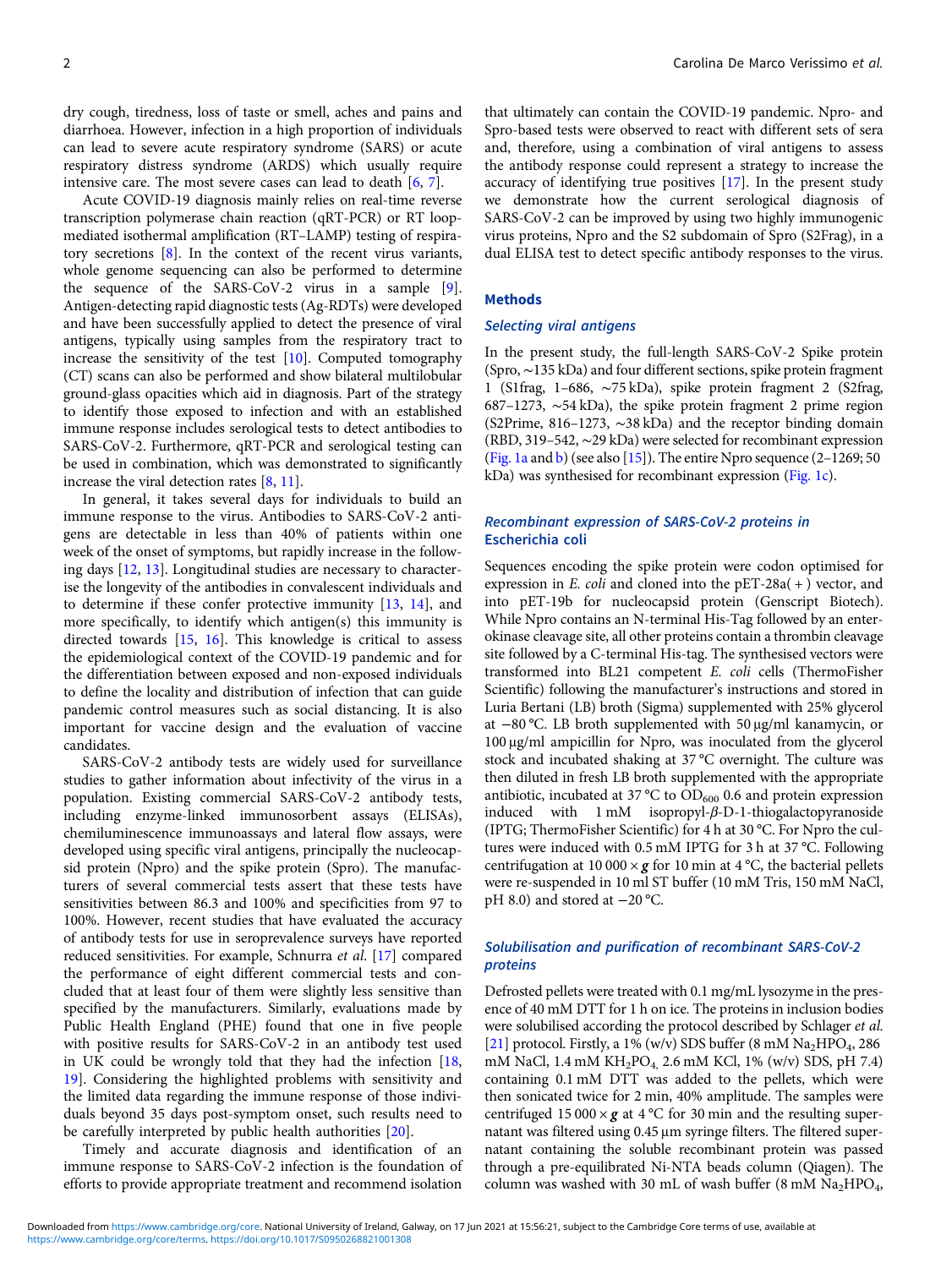<span id="page-3-0"></span>







 $(c)$ 

SDNGPQNQRNAPRITFGGPSDSTGSNQNGERSGARSKQRRPQGLPNNTASWFTALTQHGK EDLKFPRGQGVPINTNSSPDDQIGYYRRATRRIRGGDGKMKDLSPRWYFYYLGTGPEAGL PYGANKDGIIWVATEGALNTPKDHIGTRNPANNAAIVLQLPQGTTLPKGFYAEGSRGGSQA SSRSSSRSRNSSRNSTPGSSRGTSPARMAGNGGDAALALLLLDRLNQLESKMSGKGQQQQ GQTVTKKSAAEASKKPRQKRTATKAYNVTQAFGRRGPEQTQGNFGDQELIRQGTDYKHW PQIAQFAPSASAFFGMSRIGMEVTPSGTWLTYTGAIKLDDKDPNFKDQVILLNKHIDAYKT FPPTEPKKDKKKKADETQALPQRQKKQQTVTLLPAADLDDFSKQLQQSMSSADSTQA

Fig. 1. Primary sequence of the SARS-CoV-2 proteins. (a) The amino acid sequence of the Spike protein (1273 residues). Residues in bold and underlined represent the signal peptide. Residues highlighted in black (319–542) represent the receptor-binding domain (RBD). Underlined residues delineate the S1-fragment (S1Frag, residues 1–686). Residues in red show the polybasic cleavage site that separates the S1- and S2-fragments (residue 686). Residues highlighted in grey comprise the S2-fragment (S2Frag, residues 687–1273). Residues highlighted in yellow and bold (residue 815) show the beginning of S2Prime sequence (residues 816–1273). Residues in bold represent the transmembrane and endo-domain (1214–1273). (b) Schematic representation of the spike protein and its various portions recom-binantly expressed in the present study (see [[15\]](#page-10-0)). (c) Nucleocapsid protein sequence (Npro, residue 2-1269) used for recombinant expression in E. coli.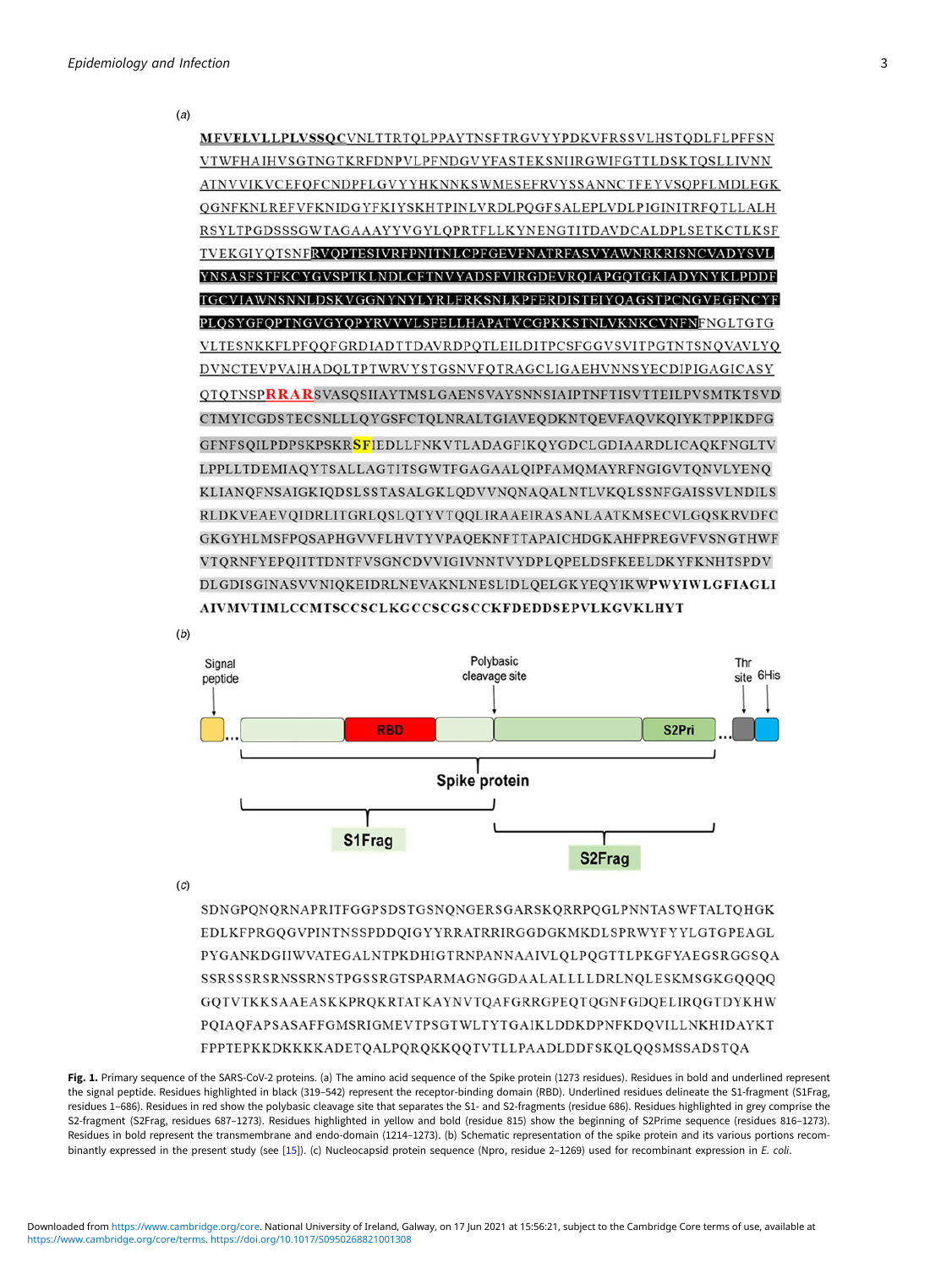286 mM NaCl, 1.4 mM KH<sub>2</sub>PO<sub>4</sub>, 2.6 mM KCl, 0.1% Sarkosyl (w/v), 40 mM imidazole, pH 7.4), and the recombinant protein was eluted using 4 mL of elution buffer  $(8 \text{ mM } Na<sub>2</sub>HPO<sub>4</sub>, 286 \text{ mM } NaCl$ , 1.4 mM KH2PO4, 2.6 mM KCl, 0.1% Sarkosyl (w/v), 250 mM imidazole, pH 7.4). The purified protein was buffer-exchanged into 1× PBS containing 0.05% Sarkosyl, pH 7.4.

Recombinant and soluble Npro was extracted from E. coli by sonicating twice for 2 min, 20% amplitude(1 g cells: 5 ml lysis buffer (50 mM Tris, 100 mM NaCl, 1 mM EDTA, 10% (v/v) glycerol pH 8.0, with 1 mM PMSF and 4 μg/ml leupeptin), followed by centrifugation and dialysis into  $20 \text{ mM}$  H<sub>2</sub>NaPO<sub>4</sub>, 500 mM NaCl, 20 mM imidazole pH 7.4). The samples were centrifuged and filtered using 0.45 μm syringe filters, prior to application to HisTrap HP columns (GE Healthcare) equilibrated in the same buffer. After extensive column washing, bound Npro was eluted with 20 mM H2NaPO4, 500 mM NaCl, 500 mM imidazole pH 7.4. Npro was stored in the elution buffer.

Protein concentrations were verified by Bradford Protein Assay (Bio-Rad) and the proteins visualised on 4–20% SDS-PAGE gels (Bio-Rad) stained with Biosafe Coomassie (Bio-Rad) to check purity. To further confirm the expression and purification of the recombinant proteins, Western blots were performed using a monoclonal mouse anti-polyhistidine antibody (diluted 1:5,000) (Sigma-Aldrich) as a primary antibody followed by incubation with a secondary antibody alkaline phosphatase or horseradish peroxidase (HRP)-conjugated goat to mouse-anti-IgG (diluted 1:5,000) (Sigma-Aldrich). Furthermore, the veracity of both S2Frag and Npro recombinant proteins was confirmed by high sensitivity protein mass spectrometry analysis using a Q-Exactive mass spectrometer (ThermoFisher) prior to use for ELISA development [[22\]](#page-11-0).

#### Human sera samples

Negative controls consisted of a group of 37 serum samples obtained from the Irish Blood Transfusion Service. All the samples were collected prior to SARS-CoV-2 pandemic (2018) and stored at −20 °C.

Human serum samples were obtained from St. James's Hospital, Trinity College Dublin with informed consent. The first set comprised 42 serum samples collected from healthcare workers and all individuals were confirmed to have a SARS-CoV-2 infection by qRT-PCR using Real Star SARS-CoV-2 RNA kit 1.0 (diagnostic sensitivity and specificity of 100% and 96%, respectively; Altona diagnostics). All individuals developed symptomatic SARS-CoV-2 infection, and four subjects were hospitalised. The group consisted of 29 females and 13 males, ranging from 27 to 64 years old (average 41.5). The samples were obtained between 17 and 40 days post symptoms onset.

A second set consisted of samples collected from 98 healthcare workers with potential exposure to SARS-CoV-2. This group was divided into symptomatic  $(N = 49)$  and asymptomatic  $(N = 49)$ individuals. Of the 49 symptomatic individuals, only four were confirmed to have a SARS-CoV-2 infection by qRT-PCR. One of these individuals was hospitalised and admitted to the Intensive Care Unit (ICU). The other 45 individuals were not tested by qRT-PCR because of the number of days after onset of symptoms >7 days. The symptomatic group consisted of 37 female and 12 male individuals, ranging from 23 to 63 years old. The samples were collected between 16 and 113 days after onset of symptoms. The asymptomatic group was formed by 26 females and 23 males, ranging from 22 to 64 years old. Seven individuals in this group were tested for SARS-CoV-2 infection by qRT-PCR due to close contact status tested and were all given negative results.

Plasma samples from individuals hospitalised with or without COVID-19-related symptoms were obtained. This group consisted of 25 patients, 13 females and 12 males (between 35 and 89 years old), and was divided into qRT-PCR positive  $(N = 15)$  and  $qRT-PCR$  negative ( $N = 10$ ). The plasma samples were collected between 0 and 65 days after onset of symptoms. Two plasma samples, at different time points, were obtained and analysed from those 15 qRT-PCR positive patients. Of the 15 positive individuals, seven were admitted to the ICU (two females and five males, ranging from 50 to 73 years old). Seven individuals required invasive ventilation. One of the individuals died (male, 79 years old).

Human experimental work was conducted according to Human Research Ethics Committees. Ethical approval for the healthcare worker serum sample collection and analysis was granted by the St. James's Hospital and Tallaght University Hospital research ethics committee in April 2020 (reference 2020-04 List 15) and permit BSRESC-2020-2403204 (Maynooth University Ethics committee). The work conducted with the samples from hospitalised patients followed the research permit 20-NREC-COV-20 (Galway University hospital research ethics committee). All participants provided written informed consent prior to the study or assent followed by informed consent once able for patients admitted to the ICU where informed consent was not possible.

#### Western blot assays

Purified recombinant proteins (∼2.5 μg/lane) were resolved in a 4–20% SDS-PAGE gel (BioRad) and transferred on to a nitrocellulose membrane. The membranes were incubated in blocking solution (2% BSA-PBST) at 4 °C, overnight, then probed with human sera diluted 1:100 in 2% BSA-PBST for 1 h at room temperature. The membrane was washed four times in PBST before incubation with the secondary antibody, HRP-conjugated goat anti-human IgG (Fc specific) diluted 1:15 000 in 2% BSA-PBST, for 1 h at RT. The blots were developed for 3 min using 3,3′ -diaminobenzidine substrate (DAB, Sigma-Aldrich).

# Dual antigen SARS-CoV-2 ELISA development

For the dual ELISA tests, separated flat-bottom 96-well microtitre plates (Nunc MaxiSorp, Biolegend) were coated with either Npro (1 μg/ml) or S2Frag (1 μg/ml) diluted in carbonate buffer and incubated overnight at 4 °C. The plates were incubated with blocking buffer (2% BSA in PBS-0.05% Tween-20 (v/v), PBST, pH 7.4) and washed. Individual sera samples, diluted 1:100 in blocking buffer, were added in duplicate to antigen-coated wells and incubated for 1 h at 37 °C. After washing five times with PBST, the secondary antibody HRP goat anti-human IgG (Fc specific) (Sigma-Aldrich) was added (1:15,000), and the plates were incubated for 1 h at 37 °C. After washing five times, TMB substrate (3,3',5,5'-Tetramethylbenzidine Liquid Substrate Supersensitive, Sigma-Aldrich) was added to each well. Following a 3-min incubation the reaction was stopped with 2 N sulphuric acid and plates read at 450 nm in a plate reader (PolarStar). The background value was discounted from the blanks and a cut-off (CO) value for each ELISA test was calculated from the average of all the negative control samples plus three standard deviations. The average OD (450 nm) obtained for each sample tested was divided by the cut-off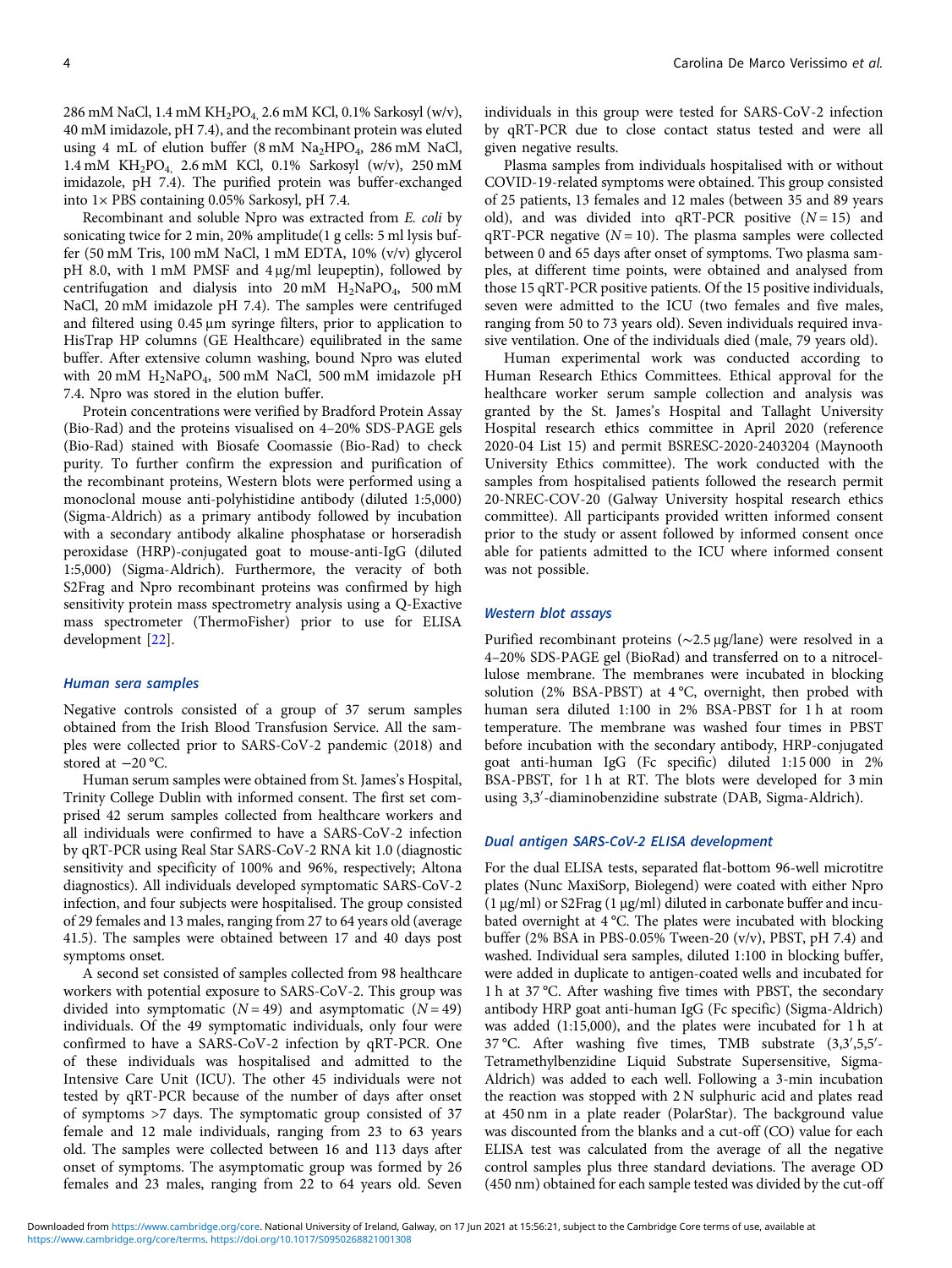

Fig. 2. Recombinant production and purification of spike protein fragment 2 (S2Frag). (a) Solubilisation of the S2Frag protein. P1, E. coli pellet after induction with IPTG for 4 h at 30 °C; S1, supernatant containing soluble proteins after pellet digestion with 0.1 mg/ml of lysozyme; S2, supernatant containing insoluble proteins after pellet digestion with lysis buffer containing 1% SDS. (b) S2Frag purification over Ni-NTA beads column. ST, supernatant total diluted; FT, column flow through; W, washes; E, eluted protein; M, molecular weight marker in kDa. (c) 4–20% SDS-PAGE analysis of recombinant SARS-CoV-2 nucleocapsid protein (Npro) following HisTrap HP columns.

of the test. Values >1 were considered SARS-CoV-2 positive in the test. Values <1 were negative SARS-CoV-2 in the test. Data were analysed using Prism 5 (Graphpad).

The commercially available Abbott ARCHITECT SARS-CoV-2 IgG ELISA test was performed according to the manufacturer's instructions.

## Assessing the antibody response of COVID-19 hospitalised patients using the dual antigen SARS-CoV-2 ELISA

Plasma samples of hospitalised patients with confirmed or suspected COVID-19 infection were tested for the presence of IgG antibodies to Npro and S2Frag using our dual SARS-CoV-2 ELISA assays (see section above). Individual plasma samples, diluted 1:100 in blocking buffer, were added in duplicate into antigen-coated wells and incubated for 1 h at 37 °C. The ELISA assays were developed as described above. The average OD (450 nm) obtained for each sample tested was divided by the cutoff calculated for the test. Values >1 were considered SARS-CoV-2 positive in the test. Values <1 were negative SARS-CoV-2 in the test. Data were analysed using Prism 5 (Graphpad).

### Statistical analyses

Statistical analysis was carried out using GraphPad Prism version 5. Differences between negative controls and positive controls were analysed using an unpaired t-test. Correlation between Npro and S2Frag ELISA tests or Abbott ARCHITECT SARS-CoV-2 IgG ELISA test and our ELISA tests were analysed using Spearman's rank test with 95% confidence intervals.

#### Results

# Isolation and solubilisation of SARS-CoV-2 recombinant proteins

Recombinant proteins were successfully expressed in E. coli BL21 cells; however, spike protein and its various subunits were associated with insoluble inclusion bodies. By employing a protocol using 1% SDS the inclusion bodies were solubilised and the various proteins purified at ∼1 mg/l of culture (Fig. 2). The solubilisation and isolation of S2Frag is shown in Figure 2a and b. Residual insoluble Npro was present in post-lysis recombinant E. coli cell pellets. However, high level and soluble Npro expression was observed (yield: 3 mg/l) following affinity chromatography (Fig. 2c). High sensitivity proteomic analysis confirmed 53% and 68% sequence coverage for the Npro and S2frag recombinant antigens, respectively (Supplementary Fig. S1).

# ELISA antibody test using Npro and S2Frag distinguishes positive and negative SARS-CoV-2 infected individuals

As part of the development and optimisation of the in-house ELISA developed with the recombinant Npro and S2Frag, an appropriate cut-off point for each antigen was established using 37 negative control human samples collected pre-COVID-19 pandemic (in 2018). Then, 42 SARS-CoV-2 qRT-PCR positive samples were screened using both Npro-ELISA and S2Frag-ELISA. This screening showed that all 42 individuals assessed generated significant levels of IgG antibodies against both Npro and S2Frag proteins ([Fig. 3\)](#page-6-0). Notably, infected individuals showed an average antibody response to Npro that was consistently higher than the reactivity against S2Frag. Notwithstanding, both Npro and S2Frag could be employed to distinguish positive and negative SARS-CoV-2 infected individuals.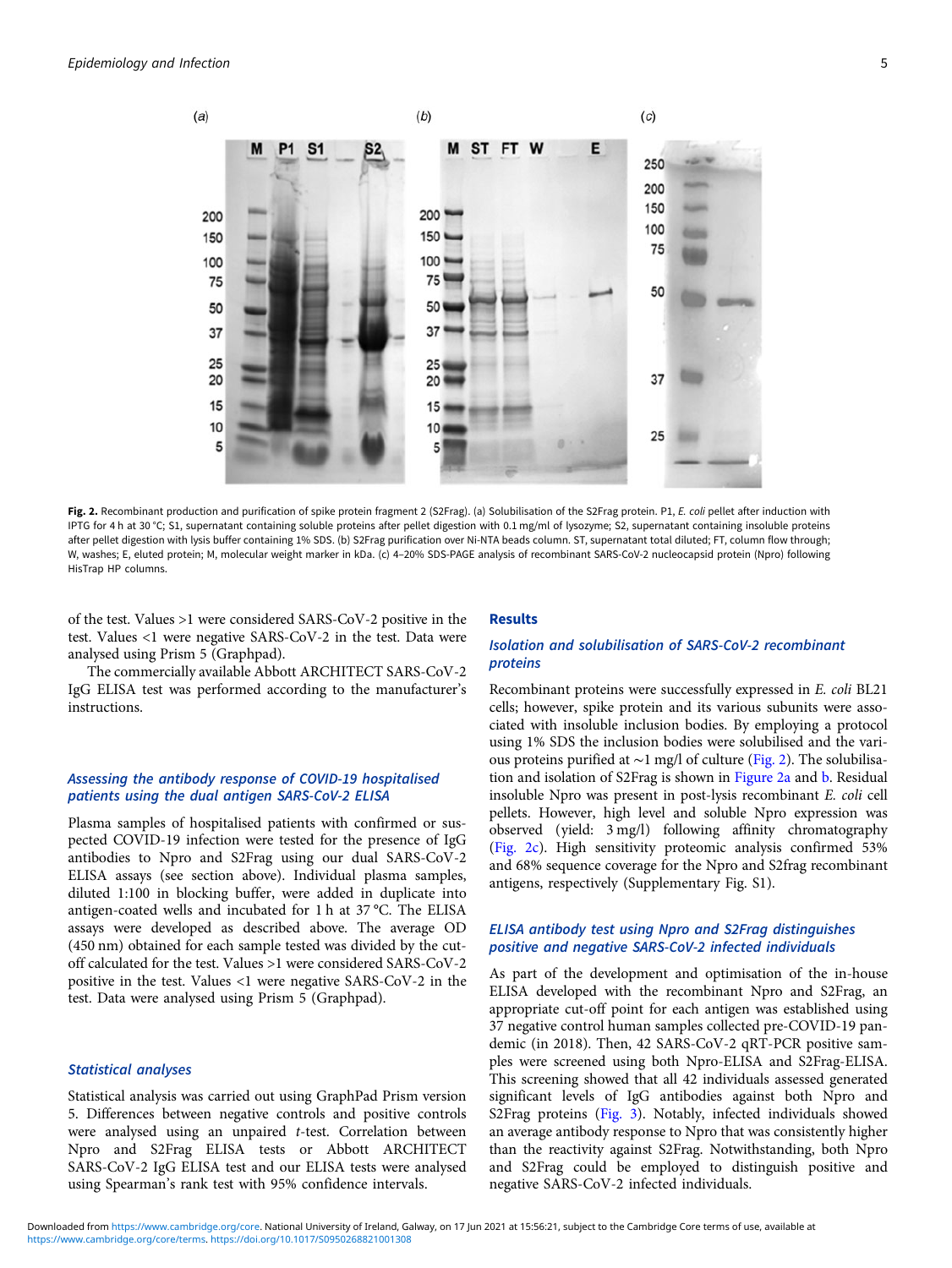<span id="page-6-0"></span>

Fig. 3. The determination of cut-off values for positive and negative results by ELISA. Forty-two sera samples from patients with a positive SARS-CoV-2 diagnosis by RT-PCR and 37 sera samples stored in a blood bank prior to SARS-CoV-2 were tested by ELISA to determine the cut-off values for a positive or negative result for antibodies against Npro or S2frag. Pos: Positive. Neg: Negative.

Examining the performance of the Npro-ELISA, we deemed 36 (85.7%) samples as positive infected individuals. When these samples were tested with the S2Frag ELISA assay, 37 (88%) positive samples were identified. However, by combining the results of both ELISA tests, the number of positive samples was 40 (95.2%) because not all individuals produced antibodies against both Npro and S2Frag (Fig. 4a, [Table 1\)](#page-7-0).

Serum samples from 98 healthcare workers suspected of exposure to SARS-CoV-2 were also screened in both ELISAs. Of these, 12 (12.2%) were detected as positive using only the Npro ELISA (Fig. 4b and [Table 1](#page-7-0)), while 14 (14.3%) were deemed positive when the S2Frag ELISA results were considered together with the results of the Npro ELISA.

## Western blot analysis of SARS-CoV-2 positive serum samples

Western blot analysis using purified recombinant Npro and S2Frag proteins was performed on all serum samples. This analysis confirmed infectivity of all individuals that were deemed positive by ELISA. However, a wide range of reactivity was observed between patients, which correlated with our ELISA observations showing that some patients produced antibodies reactive with both Npro and S2Frag while others produced antibodies that reacted with either Npro or S2Frag (see [Fig. 5](#page-7-0) for representative Western blots).

# Comparison of the Npro and S2Frag ELISAs with a commercially available antibody test

To assess the sensitivity of the Npro and S2Frag ELISA tests against a commercially available test, serum samples were tested in parallel using the Abbott ARCHITECT ELISA (ARCHITECT SARS-CoV-2), which employs Npro as its antigen [\(Fig. 6\)](#page-8-0). Using the 42 qRT-PCR-confirmed positive serum samples, the data showed complete agreement between the Abbott ARCHITECT and the Npro ELISA test developed in this study (i.e. 85.4% sensitivity) ([Fig. 6a\)](#page-8-0). However, four patients that were negative and two that were positive by both these tests showed a contrasting result when evaluated by the S2Frag-ELISA ([Fig. 6b\)](#page-8-0). Combining the



Fig. 4. Antibodies against Npro or S2frag detected in sera from individuals confirmed positive for SARS-CoV-2 infection by RT-PCR, or suspected of SARS-CoV-2 infection. (a) Sera from 42 RT-PCR positive SARS-CoV-2 patients were tested for antibodies against Npro and S2Frag by the ELISA antibody test developed in this study. R square: 0.3132. (b) Sera from 98 suspected SARS-CoV-2 individuals were tested for antibodies against Npro and S2Frag. R square: 0.4704.  $\Box$  sera were negative for antibodies against both Npro and S2frag by ELISA; sera were positive for antibodies against Npro only by ELISA; sera were positive for antibodies against S2frag only by ELISA; sera were positive for antibodies against both Npro and S2frag by ELISA). Individual results for Npro and S2Frag ELISA presented as Optical density (OD 450 nm) divided by the calculated cut-off (CO). The cut-off value for each antigen is indicated by the dotted line.

data for the Npro-ELISA and S2Frag-ELISA tests increased the sensitivity of detection to 95.2% ([Table 1\)](#page-7-0).

When the ARCHITECT test was employed to screen plasma samples from the 98 healthcare workers suspected of exposure to SARS-CoV-2 only six (6.1%) of these samples proved positive for SARS-CoV-2. In contrast, 14 (14.3%) individuals were identified as positive using our in-house ELISA tests [\(Fig. 6c](#page-8-0) and [d](#page-8-0) and [Table 1\)](#page-7-0).

## Antibody responses to SARS-CoV-2 antigens in COVID-19 hospitalised patients

Plasma samples from COVID-19 hospitalised patients were tested for specific antibodies against our in-house Npro and S2Frag-ELISA tests. Two samples of each patient, at different time points after the onset of symptoms, were assessed and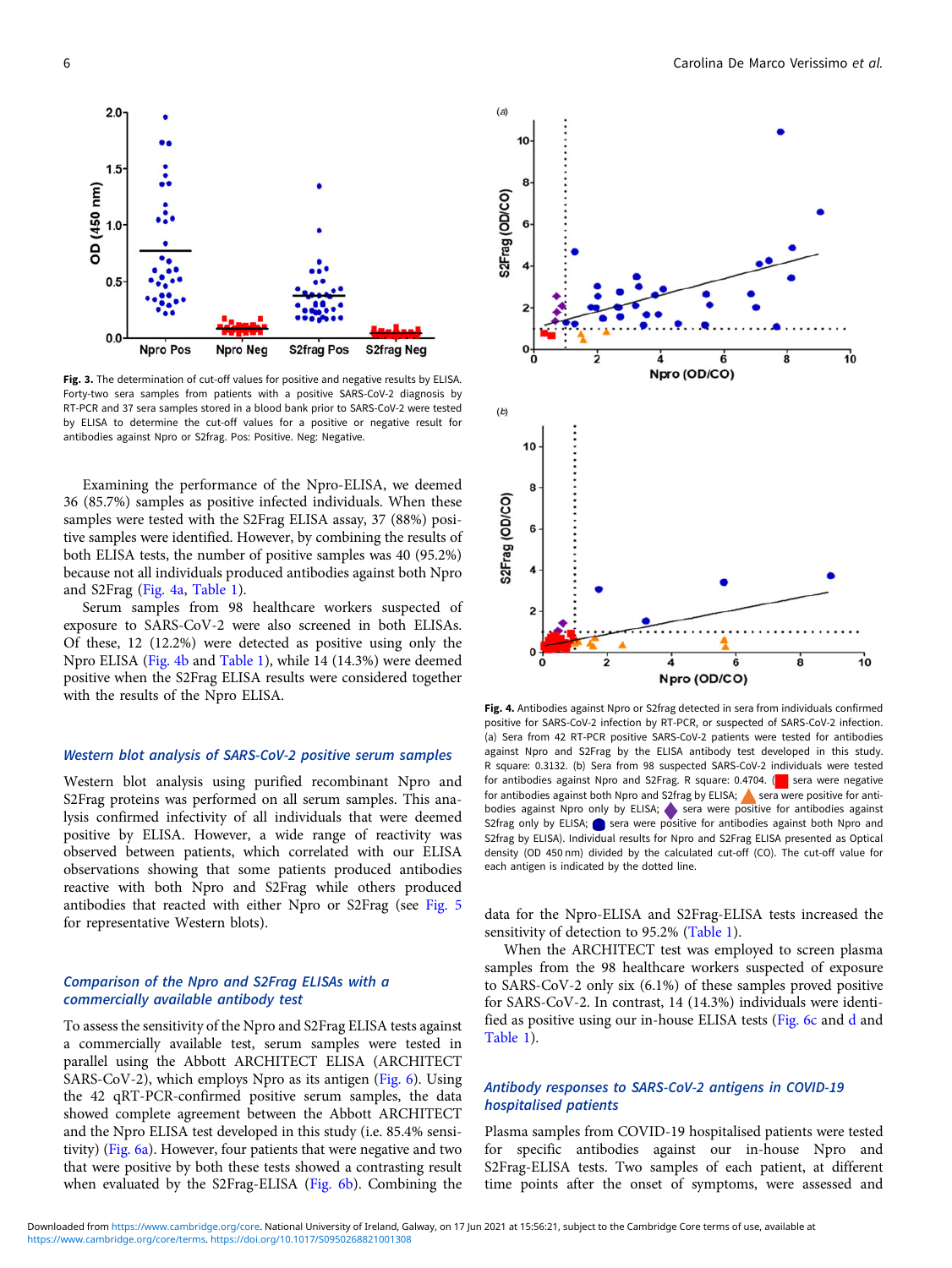<span id="page-7-0"></span>

| Table 1. Comparison of the performance of the commercially available Abbott ARCHITECT test and the ELISA developed in the current study |  |  |
|-----------------------------------------------------------------------------------------------------------------------------------------|--|--|
|                                                                                                                                         |  |  |

|                                                 | Commercial test   | <b>Npro</b><br>ELISA IgG | S <sub>2</sub> Frag<br>ELISA IgG | Npro/S2Frag<br>ELISA IgG |  |  |  |
|-------------------------------------------------|-------------------|--------------------------|----------------------------------|--------------------------|--|--|--|
| Samples confirmed SARS-CoV-2 positive by RT-PCR |                   |                          |                                  |                          |  |  |  |
| N Positive                                      | 35 (85.4%)        | 36 (85.7%)               | 37 (88%)                         | 40 (95.2%)               |  |  |  |
| N Negative                                      | $6(14.6\%)$       | 6(14.3%)                 | 5(12%)                           | $2(4.8\%)$               |  |  |  |
| N Total                                         | 41                | 42                       | 42                               | 42                       |  |  |  |
| Correlation coefficient                         | $\qquad \qquad -$ | 1.0                      | 0.27                             | $0.55 (P \le 0.01)$      |  |  |  |
| Samples suspected for SARS-CoV-2                |                   |                          |                                  |                          |  |  |  |
| N Positive                                      | $6(6.1\%)$        | 12 (12.2%)               | $6(6.1\%)$                       | 14 (14.3%)               |  |  |  |
| N Negative                                      | 92 (93.9%)        | 86 (87.8%)               | 92 (93.9%)                       | 84 (85.7%)               |  |  |  |
| N Total                                         | 98                | 98                       | 98                               | 98                       |  |  |  |
| Correlation coefficient                         | $\qquad \qquad$   | 0.42 ( $P \le 0.01$ )    | $0.47(P \le 0.01)$               | 0.38 ( $P \leq 0.01$ )   |  |  |  |



Fig. 5. Western blots representative of samples showing the presence and absence of antibodies to Npro and S2frag in individuals positive for SARS-CoV-2. Sera were assayed by Western blot to detect antibodies against Npro (N) and S2frag (S). (a) Recombinant proteins resolved in a 4–12% SDS-PAGE and stained with Coomassie-blue. (b) Western blot control performed using a monoclonal mouse anti-polyhistidine antibody (1: 5,000) (Sigma-Aldrich) as a primary antibody followed by incubation with a secondary antibody alkaline phosphatase conjugated goat to mouse-anti-IgG diluted 1:5,000 (Sigma-Aldrich). (c−f ) The antibodies response to Npro and S2frag of different individuals positive for SARS-CoV-2. Individual ELISA tests results are shown for each sample as positive or negative for SARS-CoV-2.

compared for their levels of antibodies against Npro and S2Frag ([Fig. 7\)](#page-9-0). The data show that COVID-19 hospitalised individuals develop strong antibody response to both Npro and S2Frag. However, the level of antibody to each antigen is very distinct. The OD/CO values obtained to the Npro were consistently higher than to the S2Frag (medium OD/CO Npro = 8.46 and S2Frag = 2.09). Moreover, antibodies to Npro could be detected from day seven after onset of symptoms, whilst antibodies to S2Frag were only detected from day 11 (Supplementary Table S1). Nevertheless, from day 15 after onset of symptoms, all individuals assessed showed strong antibody response to both SARS-CoV-2 antigens.

When considering the number of days after onset of symptoms in relation to the OD/CO values, our data show that COVID-19 patients reached their highest antibody levels to virus antigens between days 15 and 21 after onset of symptoms. Surprisingly, from day 22 the antibody responses to both Npro and S2frag begin to decline [\(Fig. 7a](#page-9-0) and [b\)](#page-9-0). Since the S2Frag stimulates a weaker response, specific antibodies to this antigen dropped to levels close to the cut-off of the test within approximately seven weeks; the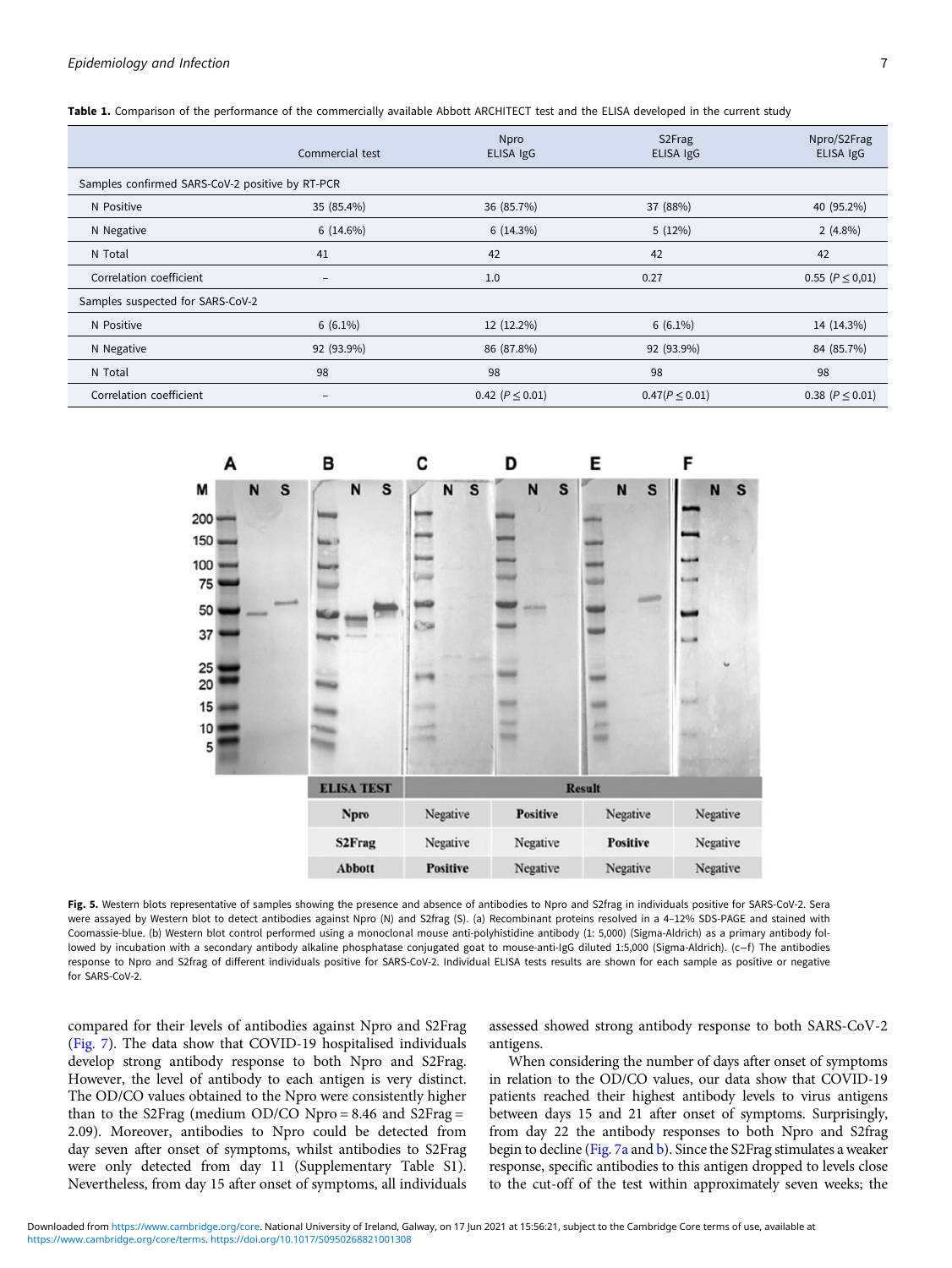<span id="page-8-0"></span>Fig. 6. Contrasting results obtained by the commercially available Abbott ARCHITECT antibody test and the ELISA antibody test developed in the current study. (a and b) the agreement of SARS-CoV-2 diagnostic of 42 RT-PCR positive SARS-CoV-2 individuals assessed using Npro and S2frag ELISA test or the commercially available Abbott ARCHITECT antibody test. (c and d) the agreement of SARS-CoV-2 diagnostic of 98 suspected SARS-CoV-2 individuals assessed using Npro and S2frag ELISA test or the commercially available Abbott ARCHITECT antibody test. Samples were categorised according to the positive or negative result of the commercially available Abbott ARCHITECT test. Individual results for Npro and S2Frag ELISA test presented as optical density (OD 450 nm) divided by the calculated cut-off (CO)  $($  sera were negative for antibodies by ELISA; sera were positive for antibodies by ELISA). The cut-off value for each antigen is indicated by the dotted line.

average S2Frag OD/CO values for the first plasma samples obtained between days 15–21 and between 28–35 were 3.64 and 1.34, respectively. These values varied less when we assessed the responses to Npro; OD/CO values varied from 12.67 to 12.2 when the same intervals were considered (Supplementary Table S1).

## **Discussion**

Individuals infected with coronaviruses mount an immune response with protective neutralising antibodies for a period of time [[23\]](#page-11-0). Recent studies have shown that neutralising antibodies to SARS-CoV-2 proteins can be detected in all infected individuals by day 14 after onset of symptoms [\[8,](#page-10-0) [24\]](#page-11-0). Both the Spro and Npro are highly immunogenic structural proteins capable of generating such an antibody response [\[13,](#page-10-0) [25](#page-11-0)–[27](#page-11-0)]. Upon infection, the Spro is readily presented to the host as part of the invasion process. In contrast, the Npro integrates with the host cell nucleus and nucleolus and is abundantly expressed during infection, playing important roles in the transcription and replication of viral RNA and packaging of the encapsulated genome into virions [\[28](#page-11-0), [29\]](#page-11-0).

Since the start of the COVID-19 global pandemic, Spro and Npro have been extensively used to develop the antibody tests to diagnose post-infection by SARS-CoV-2. As antibody tests identify historic infections, they are a highly prized tool for epidemiological studies that track the spread of the virus within the community and for estimating herd immunity. However, independent and more extensive assessment of these tests has highlighted serious issues with their sensitivity that result in up to 20% false negativity [\[17](#page-11-0), [18\]](#page-11-0).

It has been shown that antibodies targeted against Npro appear earlier than those against Spro [\[30](#page-11-0)], offering an explanation as to why Npro is the antigen of choice in most commercially available tests. To understand how individuals naturally infected with SARS-CoV-2 respond to the main viral antigens, six viral proteins were recombinantly expressed: the full-length Spro and four different sub-segments, i.e. S1Frag, S2Frag, S2Prime and RBD [\(Fig. 1\)](#page-3-0), and the Npro. Through Western blot analysis, variability in the immune response to each antigen between individuals was observed (Supplementary Fig. S2). At least 85% of the COVID-19 positive individuals tested in this study showed a consistent and strong antibody response to Npro. However, our data show that 7% of the COVID-19 non-hospitalised individuals confirmed positive by qRT-PCR were misdiagnosed as negative when using either our in-house Npro-ELISA or the commercial ARCHITECT test, demonstrating that some individuals do not produce antibodies to Npro or, alternatively, had not produced these at the time of sampling.

Despite previous reports stating that the receptor-binding domain (RBD) of the Spro is highly immunogenic and the target of many neutralising antibodies, the RBD protein produced in this study was not immunogenic (Supplementary Fig. S2) [[31](#page-11-0)–[33](#page-11-0)]. It is worth noting that our antigens were recombinantly produced using a prokaryotic E. coli system, while the immunogenic recom-binant RBD produced by Amanat et al. [[15\]](#page-10-0) was expressed in mammalian cells. This could have resulted in proteins with different antigenic properties that affect the ability of host antibodies to recognise the antigen. Nevertheless, our study agrees with Robbiani et al. [[34\]](#page-11-0), who observed that convalescent plasma samples from individuals who recover from COVID-19 do not contain high levels of RBD-specific neutralising antibodies.

Conversely, the full-length Spro was consistently recognised by antibodies from individuals infected by SARS-CoV-2 [[32,](#page-11-0) [35,](#page-11-0) [36](#page-11-0)]. Although the subdomain S1 protein (S1Frag), containing the RBD,

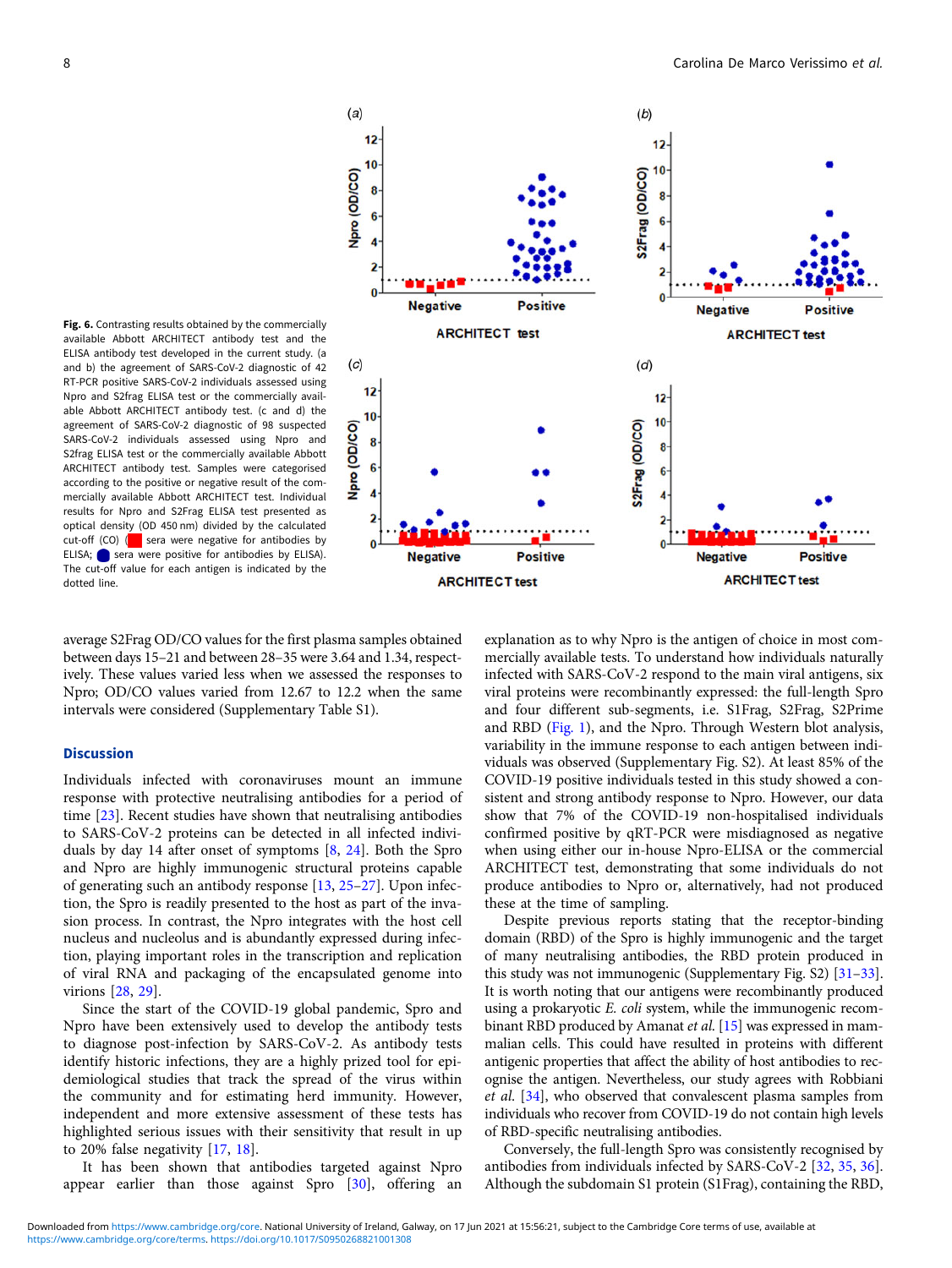<span id="page-9-0"></span>

Fig. 7. Variation of the antibody response to SARS-CoV-2 antigens in COVID-19 hospitalised patients. COVID-19 hospital patients plasma samples were tested to their immune response to: (a) nucleocapsid protein (Npro) and (b) subunit 2 of spike protein (S2Frag) in ELISA assays. The antibody response of each patient was assessed at two different time points. Samples were categorised according to the day after onset of symptoms the first plasma sample was obtained, represented in the graphic by periods. The antibody levels (OD/CO) of the two samples are compared in the graphic: Triangles represent the first sample and circles represent the second sample collected. Patient code is presented next to the antibody level of the second sample. In between parentheses the number of days after onset of symptoms that the second plasma sample was obtained. OD: optical density at 450 nm. CO: cut-off calculated for the specific test. The cut-off value for each antigen is indicated by the dotted line.

is the most common fragment of the Spro used in commercial serological tests, our study found that a stronger immune response was directed against the subdomain S2 protein (S2Frag); 38 of the 42 (90.5%) individuals that were SARS-CoV-2 qRT-PCR-positive elicited antibodies to the S2Frag, indicating the diagnostic value of the domain. However, based on the OD/CO values obtained, COVID-19 hospitalised and non-hospitalised positive individuals mounted stronger immune response against Npro, indicating that S2Frag is less immunogenic.

It was reported that during COVID-19 infection a decrease in the number of viral particles coincides with the appearance of neutralising antibodies [\[37\]](#page-11-0), although the longevity of such antibodies is debatable. Antibody titres to SARS-CoV-2 proteins were demonstrated to remain elevated for variable periods, seven days to more than 48 days, and serve to protect the individual against reinfection [[8](#page-10-0), [24\]](#page-11-0). In our study we found that infected individuals did not sustain high antibody levels to SARS-CoV-2 antigens for long periods, and even individuals that developed severe disease and required intensive care exhibited antibody declines, mainly of those specific to S2Frag, after three weeks (Fig. 7a and b and Supplementary Table S1). As anti-Spro and anti-Npro IgG antibodies have been correlated with levels of neutralising SARS-CoV-2 antibodies [\[38](#page-11-0)], our tests could be optimised for assessing protection after infection or immunisation.

By performing a dual ELISA with Npro and S2Frag we detected anti-viral antibodies in 40 out of 42 PCR-positive individuals. Follow-up Western blot analysis of the two negative samples by ELISA, indicated that one individual had no antibodies against the viral antigens (study code C11, supplementary Fig. S4), whilst the second patient had only a weak response to S2Frag (study code C86, supplementary Fig. S4). Despite the high sensitivity and specificity of the qRT-PCR used to assess the patients (100% and 96%, respectively), the results obtained for C11 suggest that the patient received a false-positive qRT-PCR result, though it is important to consider that little is known about seroconversion during SARS-CoV-2 infection. While some patients may seroconvert, others might develop low antibody titres that wane within a short period of time, generating false-negative results [[15\]](#page-10-0). On the other hand, the analytical sensitivity of SARS-CoV-2 qRT-PCR tests is 80% [[39,](#page-11-0) [40](#page-11-0)], leaving a large potential for false-negative results that we certainly observed in our study. Among the 10 SARS-CoV-2 qRT-PCR negative hospitalised patients we evaluated, four tested positive for antibodies to Npro and/or S2Frag in our ELISAs (Supplementary Table S1). Our results indicate that targeting the antibody response against both Npro and S2Frag in serological diagnostic tests increases the sensitivity of detection of true positive SARS-CoV-2 infection and, therefore, represents an important strategy to improve COVID-19 diagnosis.

Our ELISA results also revealed that ∼17% of the 42 qRT-PCR-positive individuals recognise either Npro or S2Frag antigen only; ∼7% of the individuals exclusively recognised Npro while 10% only recognised S2Frag alone [\(Fig. 4a\)](#page-6-0). These antigen-selective immune responses were confirmed using Western blot analysis [\(Fig. 5](#page-7-0)). A similar observation was reported by Liu et al. [[35\]](#page-11-0), who evaluated the IgM and IgG antibody responses of 214 COVID-19 positive patients; Npro- or Spro-based ELISA resulted in positive rates of 80.4% and 82.2%, respectively, whereas together these detected 86.9% (186 patients). While these results indicate the diagnostic value of the antigens association, the differential reactivity of the serum samples with Npro and Spro was not assessed in that particular study [[35\]](#page-11-0).

When we analysed the antibody response of 15 patients that were hospitalised with COVID-19 we found that the Npro OD/CO values for ICU and non-ICU patients were 10.34 and 6.82 ( $P < 0.05$ ), respectively (Supplementary Table S1), while the values for S2Frag did not vary significantly between each group  $(OD/CO = 1.93$  and 2.22, respectively). Sun *et al.* [\[41](#page-11-0)] also found that anti-Npro IgG antibodies were significantly higher in ICU patients compared to non-ICU patients. Therefore, anti-Npro antibodies could be an indicator of disease severity,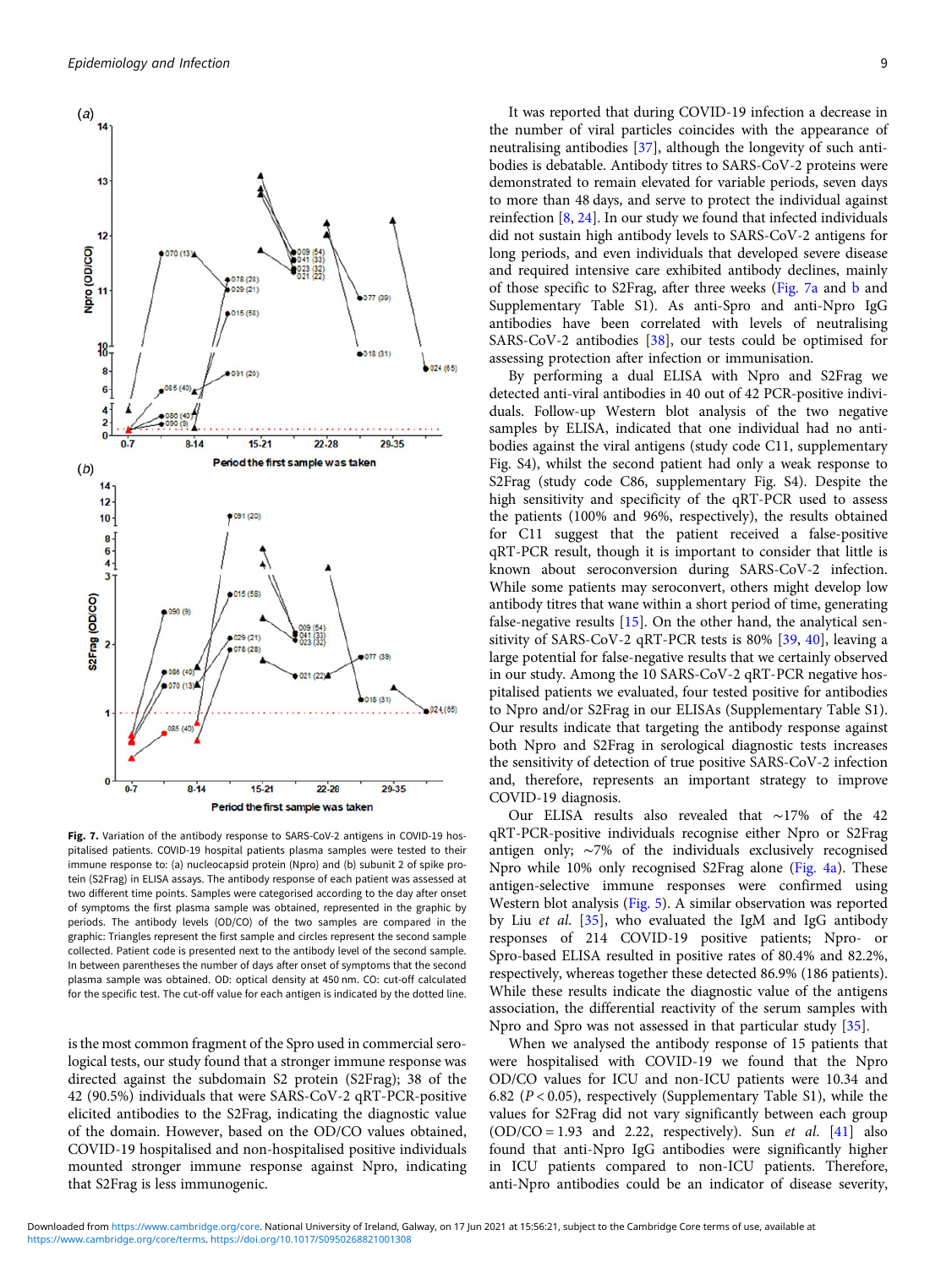<span id="page-10-0"></span>although we did not find a correlation between antibody levels and age of the patients in our study (Supplementary Fig. S3).

In the present study, we compared our ELISAs results with the commercially available immunoassay ARCHITECT (Abbott), which detects antibody response solely to Npro. The results of our in-house Npro-ELISA agreed 100% with the ARCHITECT test when we screened the 42 qRT-PCR positive sample set. However, only six of the 98 healthcare workers suspected of exposure to SARS-CoV-2 were deemed positive by ARCHITECT test, compared to 12 identified using our Npro-ELISA. This discrepancy rose to 14 when we employed the Npro and S2Frag dual ELISA, results which were confirmed by Western blot analysis ([Fig. 5](#page-7-0) and Supplementary Fig. S4). Previously, it was reported that the sensitivity of the Abbott test shifted from >90% to 71% when samples collected more than 80 days after onset of symptoms were tested [[42](#page-11-0)]; however, such a decline in sensitivity was not found in our study and those samples collected >80 days after the onset of symptoms  $(N = 3)$  were all deemed positive by the commercial test as well as by our in-house dual ELISA. A recent longitudinal seroprevalence study found a 95% prevalence of anti-SARS-CoV-2 antibodies in staff working in two hospitals in Ireland who had previously confirmed infection by qRT-PCR. Moreover, 16% of those with detectable antibodies reported never having experienced COVID-19 symptoms. Noteworthy, the study used primarily ARCHTECT test that was complemented with the Wantai SARS-CoV-2 AB ELISA (Fortress Diagnostics) and the Roche anti-SARS-CoV-2 immunoassay, improving the detection of positive cases and revealing that the real seroprevalence amongst the hospitals' workers is between 2 and 5% higher than the number given by qRT-PCR diagnosis [11]. The importance of the diagnostic methods applied was further assessed by Rikhtegaran Tehrani et al. [\[36](#page-11-0)], which investigated 300 preepidemic samples and 100 qRT-PCR-confirmed COVID-19 samples using commercial tests such as EDI™ Novel Coronavirus COVID-19 ELISA, Euroimmun Anti-SARS-CoV-2 ELISA and PP® COVID-19 IgM/IgG System. This study found that their in-house Spro- and Npro-based ELISAs performed with the highest sensitivity and specificity. In all, our results indicate that our in-house quantitative ELISA performs better than the nonquantitative ARCHITECT tests using a single Npro protein and can be improved by running the dual ELISA assay with S2Frag.

#### Conclusions

COVID-19 serological testing in clinical settings relies on ELISA assays, which can be both qualitative and quantitative and thus a valuable tool in diagnosing past such infections [\[40](#page-11-0)]. However, the preference for rapid tests and the deficient performance of most commercially available SARS-CoV-2 serological tests may pose a serious risk to diagnostic efficacy [8, [17,](#page-11-0) [18\]](#page-11-0). Therefore, quantitative ELISA tests such as those developed in this study could be essential to understand the dynamic of individual antibody response to the virus and, consequently, plan appropriate measures of control during the COVID-19 pandemic.

In this study we evaluated two ELISA tests for detecting IgG antibodies to Npro and to the subdomain 2 of the Spro (S2Frag), and showed that by combining the tests we can improve the serological diagnosis of COVID-19 cases. Furthermore, we showed the applicability of the tests using plasma samples from hospitalised patients. Quantitative ELISA tests would allow us to assess antibody levels that are associated with protection or indicate a more recent or historic infection. As serological diagnostics

of COVID-19 patients determine population-level surveillance and complement qRT-PCR and antigen tests, the optimisation of antibody tests is critical to control the COVID-19 pandemic.

Supplementary material. The supplementary material for this article can be found at <https://doi.org/10.1017/S0950268821001308>

Acknowledgements. Dr David Fitzpatrick is acknowledged for expertise regarding Npro sequence identification for protein expression. Dr Jean Dunne and Dr Niall Conlon (Department of Immunology - St James's Hospital, James's Street, Dublin – Ireland), Ms Fiona O'Rourke, Ms Yvonne Lynagh, Ms Martina Kelly and Dr Brendan Crowley (Department of Microbiology - St James's Hospital, James's Street, Dublin – Ireland) for their contributions recruiting samples, collecting data from Healthcare workers (St James's Hospital) and analysing the samples.

Financial support. This work was supported by the Science Foundation Ireland (SFI) COVID-19 Rapid Response Funding Call, proposal ID 20/COV/0023 and 20/COV/0048. Mass spectrometry facilities were funded by a Science Foundation Ireland infrastructure award to SD (12/RI/2346(3)).

#### Conflict of interest. None.

Data availability statement. All the published findings are available to readers without undue barriers to access.

#### References

- 1. Zhu N et al. (2020) A novel coronavirus from patients with pneumonia in China, 2019. The New England Journal of Medicine 382, 727–733.
- 2. Cui J, Li F and Shi ZL (2019) Origin and evolution of pathogenic coronaviruses. Nature Reviews Microbiology 17, 181–192.
- 3. Organization WH (2021) Coronavirus disease (COVID-19) pandemic. Available at <https://covid19.who.int/>.
- 4. Letko M, Marzi A and Munster V (2020) Functional assessment of cell entry and receptor usage for SARS-CoV-2 and other lineage B betacoronaviruses. Nature Microbiology 5, 562–569.
- 5. <sup>V</sup>'Kovski P et al. (2021) Coronavirus biology and replication: implications for SARS-CoV-2. Nature Reviews Microbiology 19, 155–170.
- 6. Corman VM et al. (2020) Detection of 2019 novel coronavirus (2019-nCoV) by real-time RT-PCR. Eurosurveillance 25, 2000045.
- 7. Zhang W et al. (2020) Molecular and serological investigation of 2019-nCoV infected patients: implication of multiple shedding routes. Emerging Microbes & Infections 9, 386–389.
- 8. Kevadiya BD et al. (2021) Diagnostics for SARS-CoV-2 infections. Nature Materials 20, 593–605.
- 9. Coronaviridae Study Group of the International Committee on Taxonomy of V (2020) The species Severe acute respiratory syndrome-related coronavirus: classifying 2019-nCoV and naming it SARS-CoV-2. Nature Microbiology 5, 536–544.
- 10. Kohmer N et al. (2021) The comparative clinical performance of four SARS-CoV-2 rapid antigen tests and their correlation to infectivity in vitro. Journal of Clinical Medicine 10, 328.
- 11. Niamh Allen UNR, Niall Conlon, Annamaria Ferenczi, Antonio Isidro Carrion Martin,, Lisa Domegan CW, Lorraine Doherty, Catherine Fleming, Colm Bergin (2021) Prevalence of Antibodies to SARS-CoV-2 in Irish Healthcare Workers − PRECISE Study. In: (HPSC) HPSC, ed. Available at [https://www.hpsc.ie/a-z/respiratory/coronavirus/](https://www.hpsc.ie/a-z/respiratory/coronavirus/novelcoronavirus/research/precise/) [novelcoronavirus/research/precise/.](https://www.hpsc.ie/a-z/respiratory/coronavirus/novelcoronavirus/research/precise/)
- 12. Guo L et al. (2020) Profiling early humoral response to diagnose novel coronavirus disease (COVID-19). Clinical Infectious Diseases 71, 778–785.
- 13. Zhao J et al. (2020) Antibody responses to SARS-CoV-2 in patients with novel coronavirus disease 2019. Clinical Infectious Diseases 71, 2027–2034.
- 14. Long QX et al. (2020) Clinical and immunological assessment of asymptomatic SARS-CoV-2 infections. Nature Medicine 26, 1200–1204.
- 15. Amanat F et al. (2020) A serological assay to detect SARS-CoV-2 seroconversion in humans. Nature Medicine 26, 1033–1036.